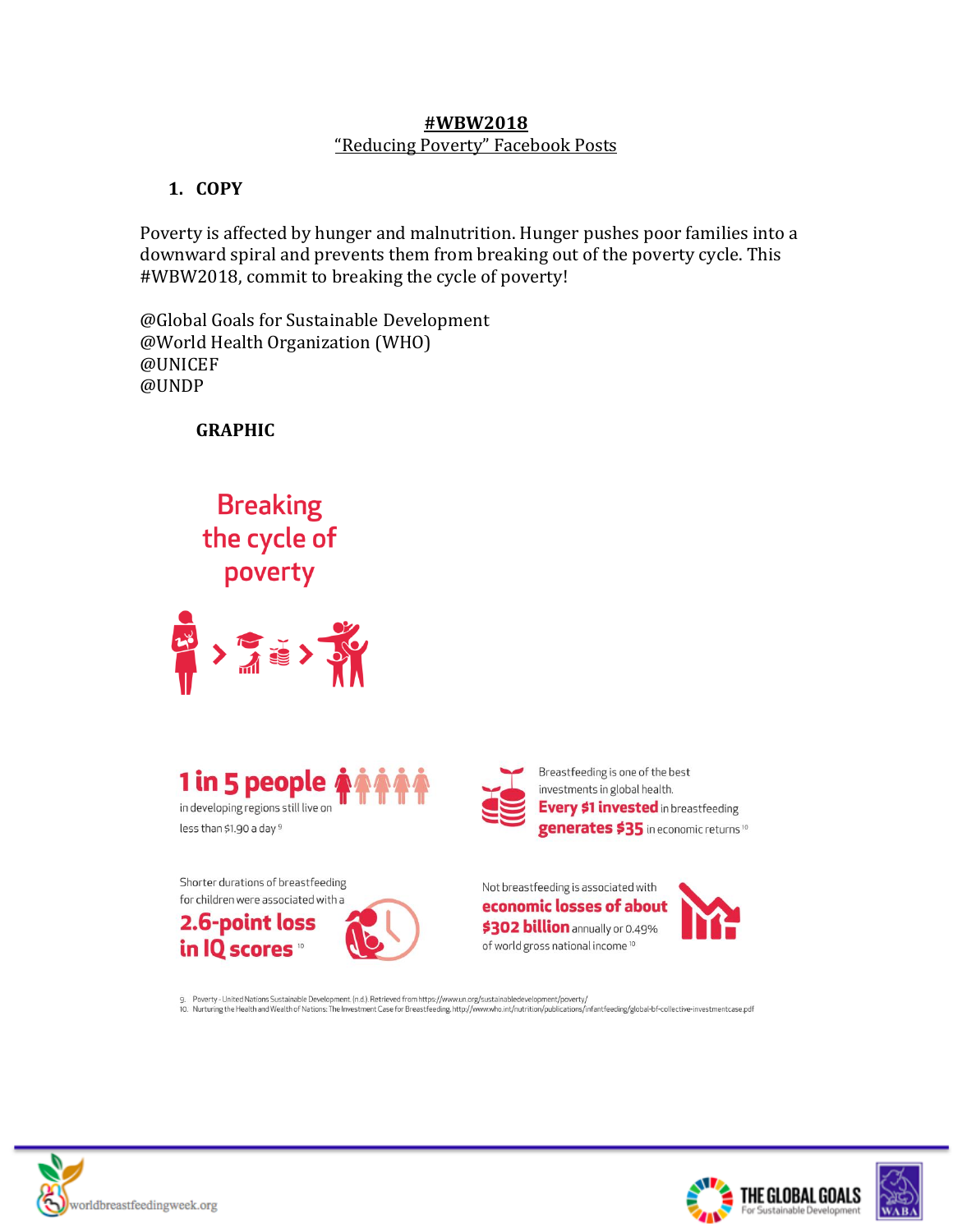### **2. COPY**

#Breastfeeding improves the health and wellbeing of women and children and is the foundation of a country's development and future. It is the great equaliser that can help break the cycle of poverty!

#WBW2018 @Global Goals for Sustainable Development @World Health Organization (WHO) @UNICEF

#### **GRAPHIC**



The short- and long-term costs of not breastfeeding affect the whole of society in the following ways:

- Babies who are not breastfed have lower IQs, reducing their chances of achieving a good education and subsequently earning less later in life.
- Low breastfeeding rates contribute to increased sickness, thereby incurring higher health care and treatment costs.
- The production, packaging, storing, distribution and preparation of infant formula contributes to environmental damage.